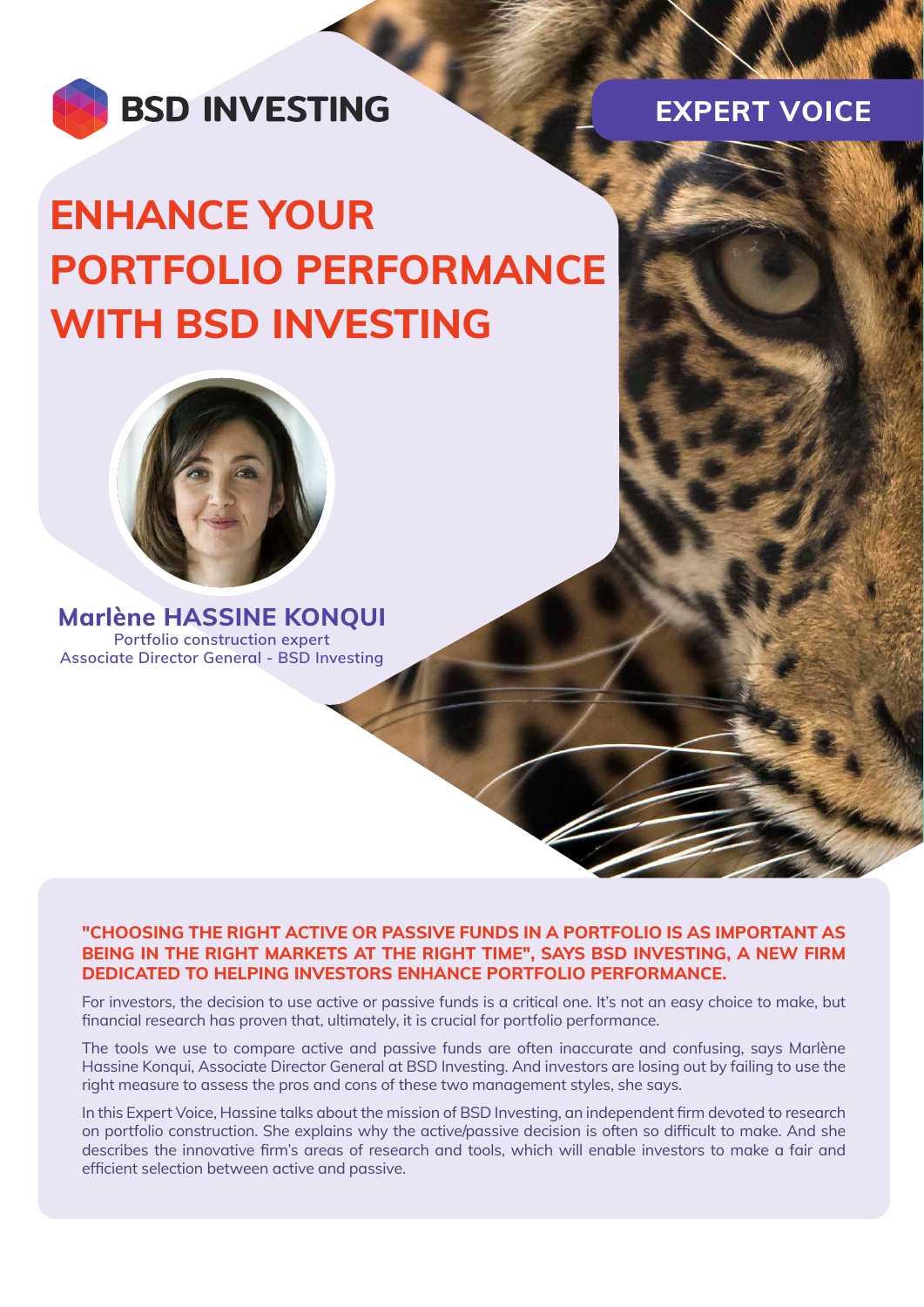#### **MY NEED TO KNOW**

- Whether to invest using active/passive funds is as important a decision as asset allocation
- There are too many dogmatic and incorrect views on the respective merits of active and passive
- Existing active/passive comparison tools fall short in several areas
- Getting the comparison right requires careful attention to fund universes, data and choice of indicator
- Investors should use a reliable fund database focused exclusively on active and passive fund selection, in order to optimise portfolio allocation and performance.

# **MARLENE HASSINE KONQUI, WHY DID YOU DECIDE TO TAKE PART IN BSD INVESTING AND WHAT DOES THE FIRM DO?**

My unique expertise is based on my 28 years of enriching experiences as a financial analyst, heading equity derivatives and ETF research teams within many of the leading firms in the financial industry (Exane, ODDO BHF, Kepler Equities, Société Générale and Lyxor AM). I have the privilege to work with the most renowned people in the market: analysts, researchers, finance professors, investors, market makers and local and market authorities. I have also been at the origin of the creation of the ETF Research Academy. Based on several years of in-depth research, I am proud to be recognized as an expert in portfolio construction and active/passive analysis.

I am deeply convinced that the active/passive selection is key for portfolio performance. But to make an informed decision, investors need the right tools and the right data. Here, I believe, there is currently a gap in the market. Through BSD Investing's interactive tool, I fill it by making my expertise accessible to investors.

#### **WHAT NEW SOLUTIONS ARE YOU CREATING FOR INVESTORS?**

When constructing portfolios, many investors focus only on asset allocation. In the late 1980s, Brinson, Hood and Beebower published a famous paper showing that asset allocation explained over 90 percent of a portfolio's return variability over time. There are many useful research and management tools developed on the basis of this finding and these are widely used by professional investors.

Asset allocation is undoubtedly a critical choice, but it's by no means the only important one. Taking into account developments over the last thirty years, investors now have a far greater range of investment vehicles from which to choose: for example, active/passive, smart beta and ESG funds. This evolution means investors need new tools to guide them. Getting the choice of investment vehicle right may be just as important for long-term returns as being in the right asset class at the right time.

# **WHAT'S WRONG WITH THE EXISTING SOLUTIONS IN THE MARKET?**

Currently, there are two widely used approaches in the market for comparing active and passive performance: SPIVA ('S&P Indices Versus Active') and Morningstar.

SPIVA, which publishes its results semi-annually, measures the performance of actively managed funds against that of an underlying index. In itself, this method is inherently flawed as it ignores the management fees and costs incurred by passive funds. And the benchmark against which an active fund is compared may not be the official benchmark of each fund, potentially resulting in an apples-to-oranges comparison.

Morningstar, which publishes its active passive barometer semi-annually, compares active funds against their passive fund peers within those categories. Yet under Morningstar's approach, active funds may be compared with passive funds following different benchmarks, which makes it difficult for investors to arrive at a fair comparison.

These different approaches create confusion and fail to arrive at a fair performance comparison between active and passive funds. Therefore, investors are missing the right tools to select active and passive funds and make an efficient portfolio allocation based on quality data.

# **WHY USE BSD INVESTING TO ENHANCE YOUR PORTFOLIO PERFORMANCE?**

BSD Investing's approach is the only way for investors to build an efficient active/passive portfolio. We use five steps to enhance portfolio performance.

# **FIVE STEPS TO ENHANCE PORTFOLIO PERFORMANCE WITH BSD INVESTING**

- **1 Identify the right set of funds according to your investment objective**
- **2 Find comparable active/passive funds according to your universe**
- **3 Access our refined data for a reliable comparison**
- **4 Follow our analytical tool to arrive at a fair view**

**5 Use our active/passive fund allocation recommendation to make an efficient decision**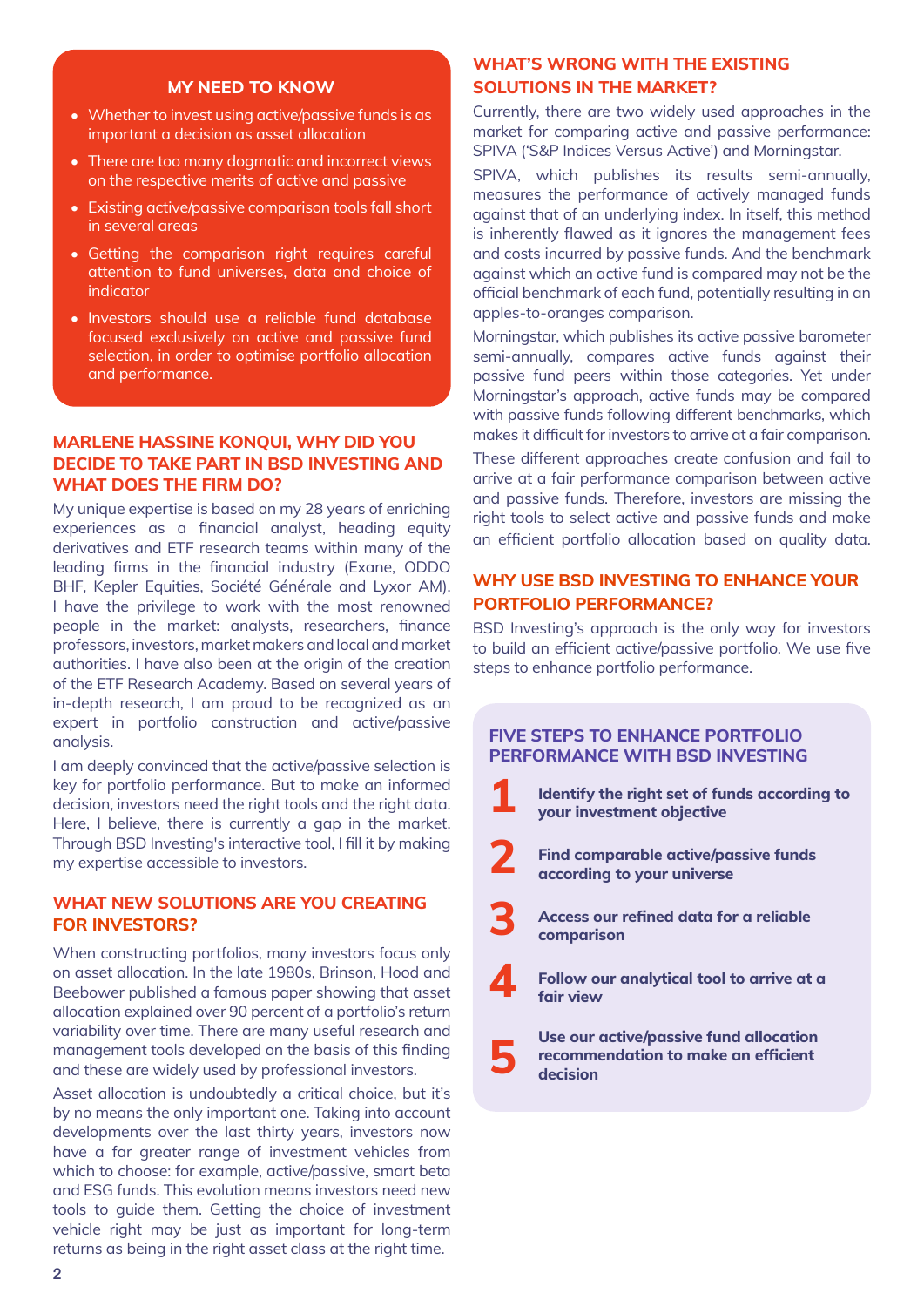# **WHAT SOLUTIONS DOES BSD INVESTING BRING VS COMPETITORS ?**

We have developed a state-of-the-art interactive tool based on a unique database and analytical method, both essential to make the best investment decisions.

- **1.** You need to identify the right funds according to the investment objective. A proprietary algorithm gives us **a representative benchmark of both active/passive funds for all our 31 universes** of traditional and ESG funds (selected from 11000 funds with €4 trn of assets under management).
- **2.** We find **comparable active & passive funds,** not non-investable benchmarks. This means we factor in the costs and management fees for both active and passive funds. We also make sure to have the right universe of funds. For example, actively managed ETFs need to be reclassified into active funds and not stay as passive funds. Our objective is to arrive at one cohort of active funds and a separate cohort of passive funds, both using the same representative benchmark.
- **3.** Our **proprietary selection process** allows us to build a reliable and exhaustive fund database. That means refining data for optimal fairness when selecting funds based on the same benchmark, choosing the most representative share class for each fund, making all performance comparisons in the same currency, adjusting for historical category changes and using the same standardised calendar.
- **4.** We have developed a whole range of analytical tools to perform a fair comparison between funds. We rely on more 100 indicators that **go beyond market performance indicator biases.** We calculate not just the percentage share of active funds outperforming between two fixed dates, but also based on a yearly or quarterly average of daily returns or even over a fund's lifetime. We also measure the regularity and consistency of active performance, the dispersion of performance and other risk/return measures.
- **5.** We then allow investors to use our active/passive fund allocation recommendations to make an efficient decision for each of the 31 universes. Through our interactive tool, for the first time investors can access updated analysis and recommendations dedicated to active/passive allocation and make the most informed decision.

BSD Investing's analysis tools allow investors to build optimal portfolios, combining active and passive funds.

## **HOW DOES BSD INVESTING HELP SELECT THE OPTIMAL SHARE OF ACTIVE AND PASSIVE IN A PORTFOLIO?**

BSD Investing tools help investors defining the share of active and passive funds in their portfolios.

The data show that both investment styles can bring value and it's time to move away from sweeping statements about the merits of either. In fact, a broad view of performance across asset classes and categories shows that active/passive results are decidedly mixed.

Active managers are doing well in some categories and passive managers are doing well in others. Additionally, fund managers' performance depends on time frames

and market cycles. For example\*, looking over the 10 years to the end of 2020, 32 percent of European equity active funds outperformed comparable passive funds and the outperformance spread was 0.3 percent a year. Yet in 2020, 66 percent of European equity active funds outperformed comparable passive funds and the active funds did better by 3 percent. In 2018, the reverse was true: 63 percent of passive funds did better than active, this time active funds underperformed passive funds by 2 percent. In the volatile year of 2020, active funds showed their resilience while in 2018, uncertainties about interest rates and the growth outlook limited visibility and favoured passive funds.

For the first time in the market, investors can access updated data between active and passive funds for each investment universe. The data are complete, reflecting all the available information of mutual funds, corrected for biases and also adjusted for risk. Additionally, we provide **value-added analysis with a clear active/passive fund allocation recommendation** for each universe to help investors build an optimal portfolio.

#### **DO YOU ALSO ANALYSE ESG FUNDS?**

Yes. At BSD Investing we strongly believe that ESG is key to building efficient portfolios. Based on our research, incorporating ESG fund analysis into the active/passive allocation improves portfolio performance. Comparing an ESG fund performance with a passive benchmark requires further data refinement due to specific fund properties currently overlooked by the market.

Our research saves our clients hours of data preprocessing and provides them with accurate analysis, leading to better investment decisions.

# **HOW CAN I FIND OUT MORE ABOUT YOUR SERVICES?**

Discover our interactive analysis and research platform.

By subscribing to BSD Investing you get access to our:

- **Unique exhaustive and reliable fund database,** with 31 universes of both active and passive traditional and ESG funds (using selected from 11000 funds with €4 trn of assets under management).
- **Unique research library,** with all BSD Investing's research, including regular publications on fund performance, flows and assets.
- **Unique interactive analysis platform,** helping investors building optimal portfolios by means of research that is updated daily and available to view or to download over different periods of time (yearly, quarterly).

You can also subscribe to our newsletter via [www.bsdinvesting.](http://www.bsdinvesting.com) [com](http://www.bsdinvesting.com) to get all the latest information about active/passive and passive funds. We are developing other tools that will be released soon, helping investors to continue building more efficient portfolios.

\*Sources : BSD Investing Database and Morningstar from 31/12/2010 to 31/12/2020